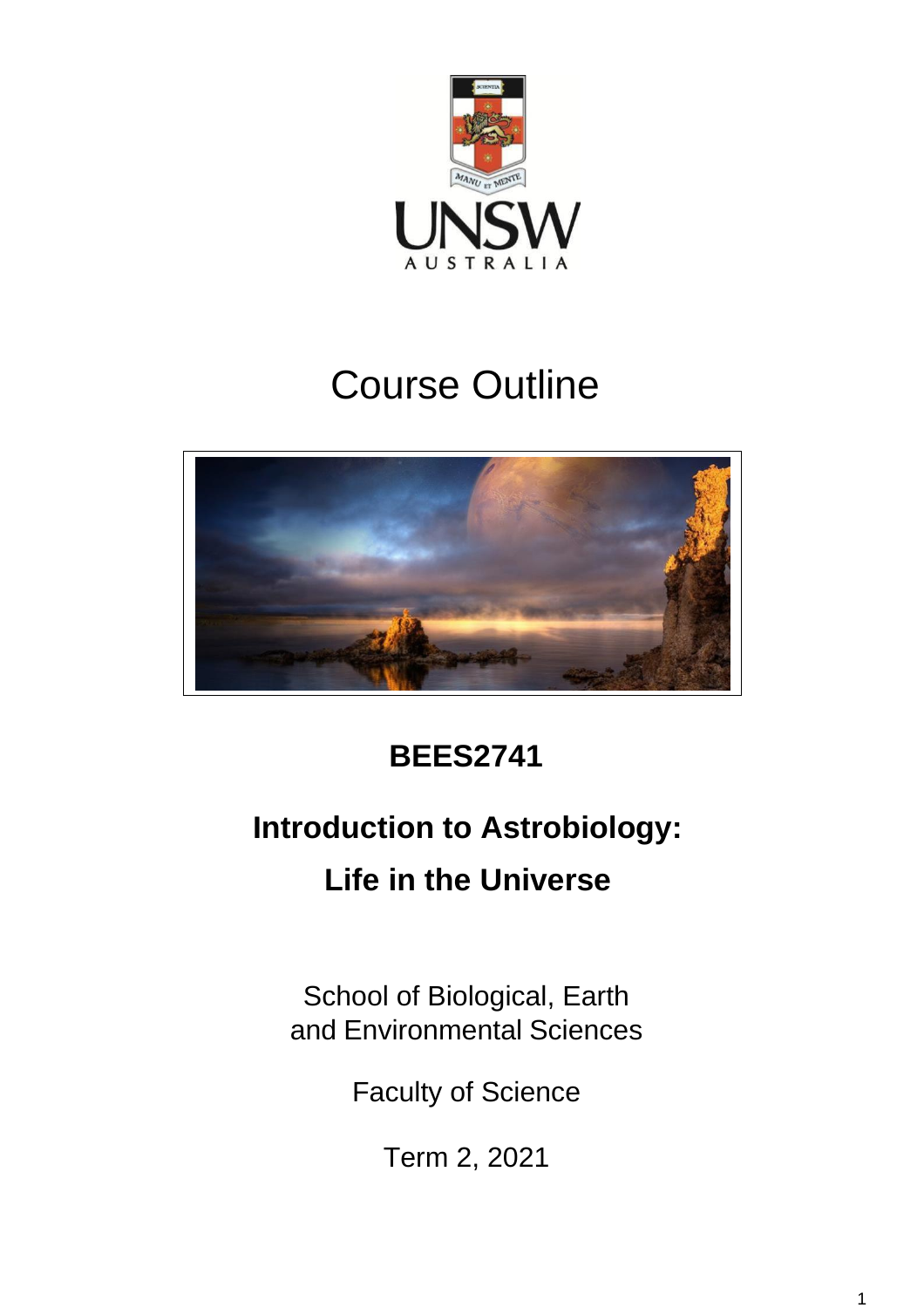## **1. Staff**

| <b>Position</b> | Name                                                  |                          |
|-----------------|-------------------------------------------------------|--------------------------|
|                 |                                                       | Email                    |
| and instructor  | Course Convener   Associate Professor Carol<br>Oliver | carol.oliver@unsw.edu.au |

#### **2. Course information**

Units of credit: 6

Teaching times and locations: **Fully online**

#### **2.1 Course summary**

Welcome to BEES2741 Introduction to Astrobiology

Astrobiology is the study of origins, evolution, distribution, and future of life in the universe. UNSW has the only astrobiology research centre in the southern hemisphere - the Australian Centre for Astrobiology in the School of Biological, Earth and Environmental Sciences.

Astrobiology is still a relatively young science, driven by one of the most profound questions we can ask of ourselves: "Are we alone in the universe?" To begin to answer this question we need to start with the only sample of life we know of - life on Earth - and pose another question: "What is life?" This question leads to other, more intriguing questions that relate to the idea that if we have trouble with a definition of life on Earth, how will we fare with defining life beyond the thin biosphere that envelopes the planet.

This course is an introduction to astrobiology. Throughout the course, life is the theme from the origin of life on Earth, to the ideas that we have about life elsewhere within the solar system and to extrasolar systems in the universe beyond. The course also provides students with a good foundation on which to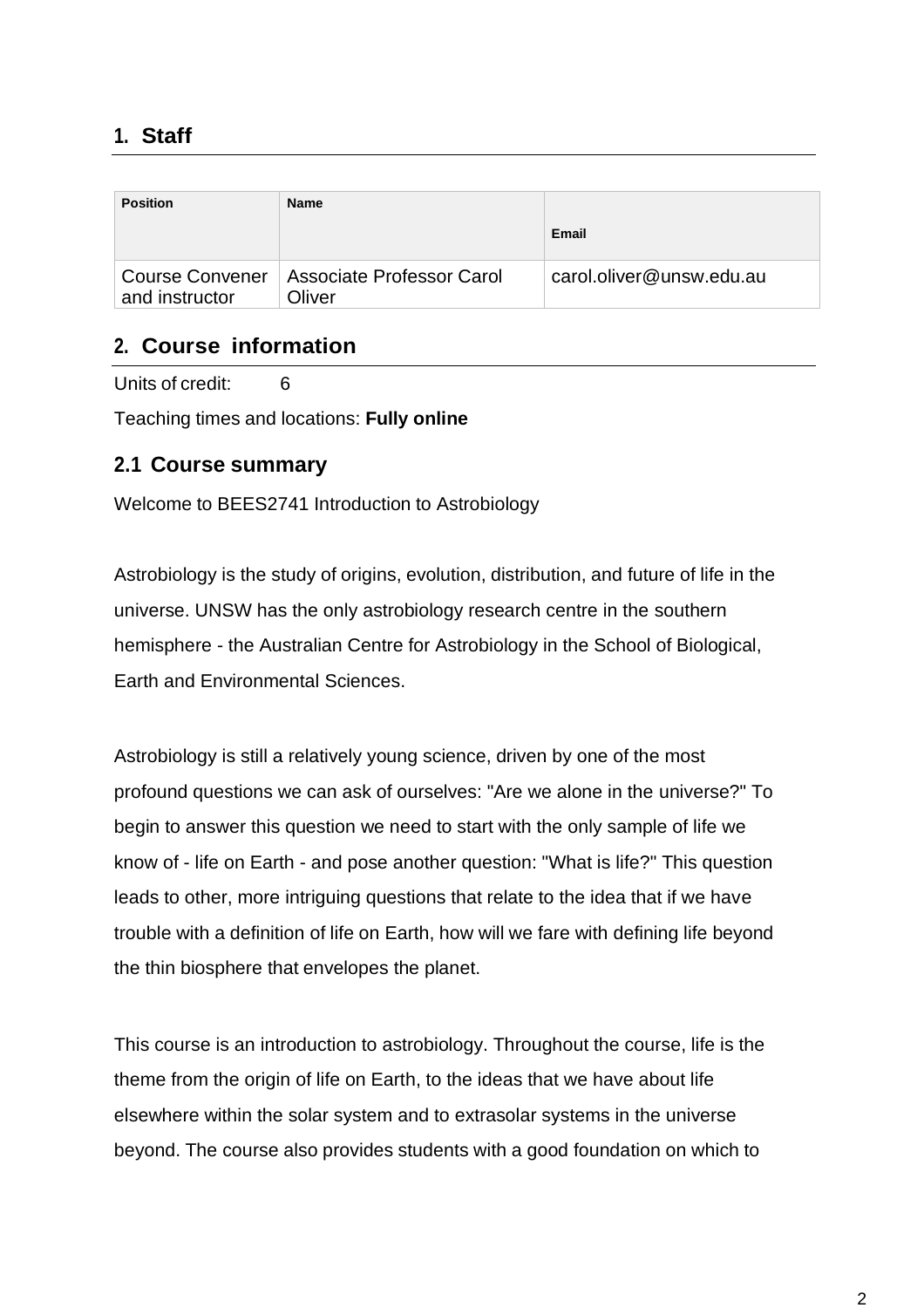consider going onto our third level science elective course, BEES6741 Astrobiology: Life in the Universe in Term 3, in which students study early life on Earth and apply it to the search for life on Mars, in particular Jezero Crater where the newest NASA rover mission, Perseverance landed in February 2021.

#### **Course aims**

Students are introduced to the multidisciplinary and interdisciplinary subject of astrobiology. The course also aims to develop skills in interdisciplinary thinking and research and to inspire students through the study of the origin of life, the possibility of life elsewhere in the universe and space exploration in general.

## **Course learning outcomes**

### **At the completion of this course, successful students will be able to:**

- 1. Describe, analyse and evaluate the role of an interdisciplinary approach to discoveries in the search for life elsewhere in the solar system.
- 2. Search for appropriate primary literature and critically review topics in astrobiology
- 3. Investigate and combine the elements of the evolution of life and our planet and interpret the potential that other planets and moons inour solar system have for past or present life.
- 4. Recognise the nature of the construct of the phylogenetic Tree of Life and use this model to demonstrate the relatedness of all life on Earth.
- 5. Explain that truth in science is the best model that we have, and that uncertainty about our natural world is at the heart of astrobiology and all other science.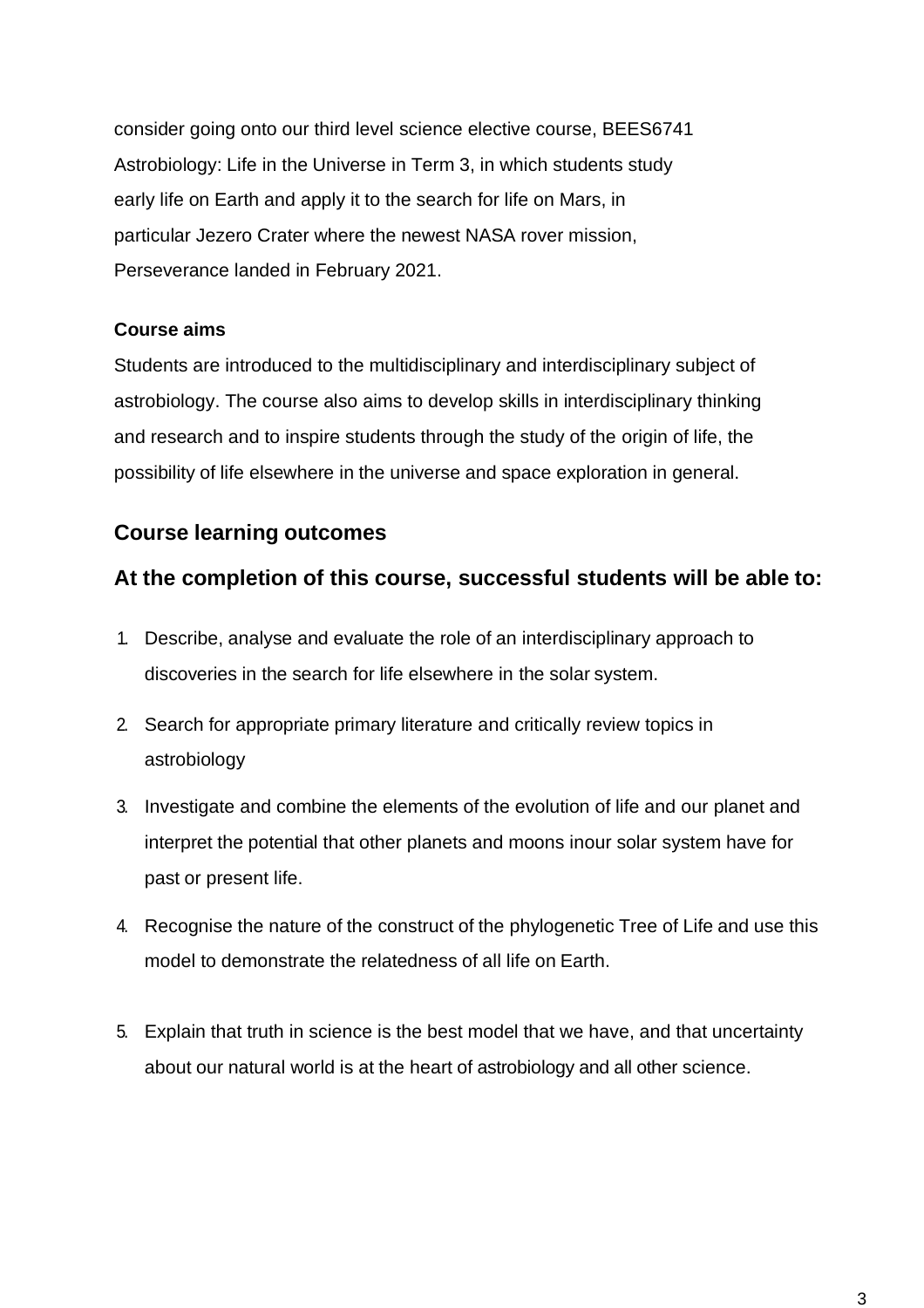#### **2.2. How to be successful in this online course**

**NOW:** Time management in an online course means regular interactions with the content. Treat this course as you would a face-to-face course. Review the course outline carefully and create a work and assignment schedule in relation to your other courses to stay on track. It is strongly recommended that you do not go a whole week without connecting with the course. Note there is no final exam and therefore no rote learning. Instead, you'll use the content to learn and think about our place in the universe and consider whether there may be other intelligent civilisations in the cosmos. If not, are we alone in the universe, and what does that mean if we are?

**DAILY:** Read any announcements posted in the course. You will get a summary each day

**DAILY:** Read and respond to any course email messages. Course messages will go to your student e-mail account.

**ON A WEEKLY BASIS:** plan to spend 3-4 hours a week completing the modules plus time foradditional reading and reflection and the three assignments.

**Take notes** when reading course materials or watching videos (it will help you practice better note-taking skills). Research shows that writing notes by hand helps you to reflect more easilyon the materials and do better on assignments. Reading online only and watching the videos without taking is not an effective learning strategy. A better one is to mind-map the concepts for each module to make sure you understand the relationships.

You are also strongly encouraged to begin assignments at least one week in advance. Print andkeep referring to the assignment and rubric – students commonly do not do this, so waste time and marks going off-topic. It you stick to the rubric you only have to do what is in the rubric and no more.

**ON A WEEKLY BASIS:** Connect with me, Carol Oliver at [carol.oliver@unsw.edu.au](mailto:carol.oliver@unsw.edu.au) if you have any questions in advance of due dates. I am here to help, and I really like to see students do well !! :)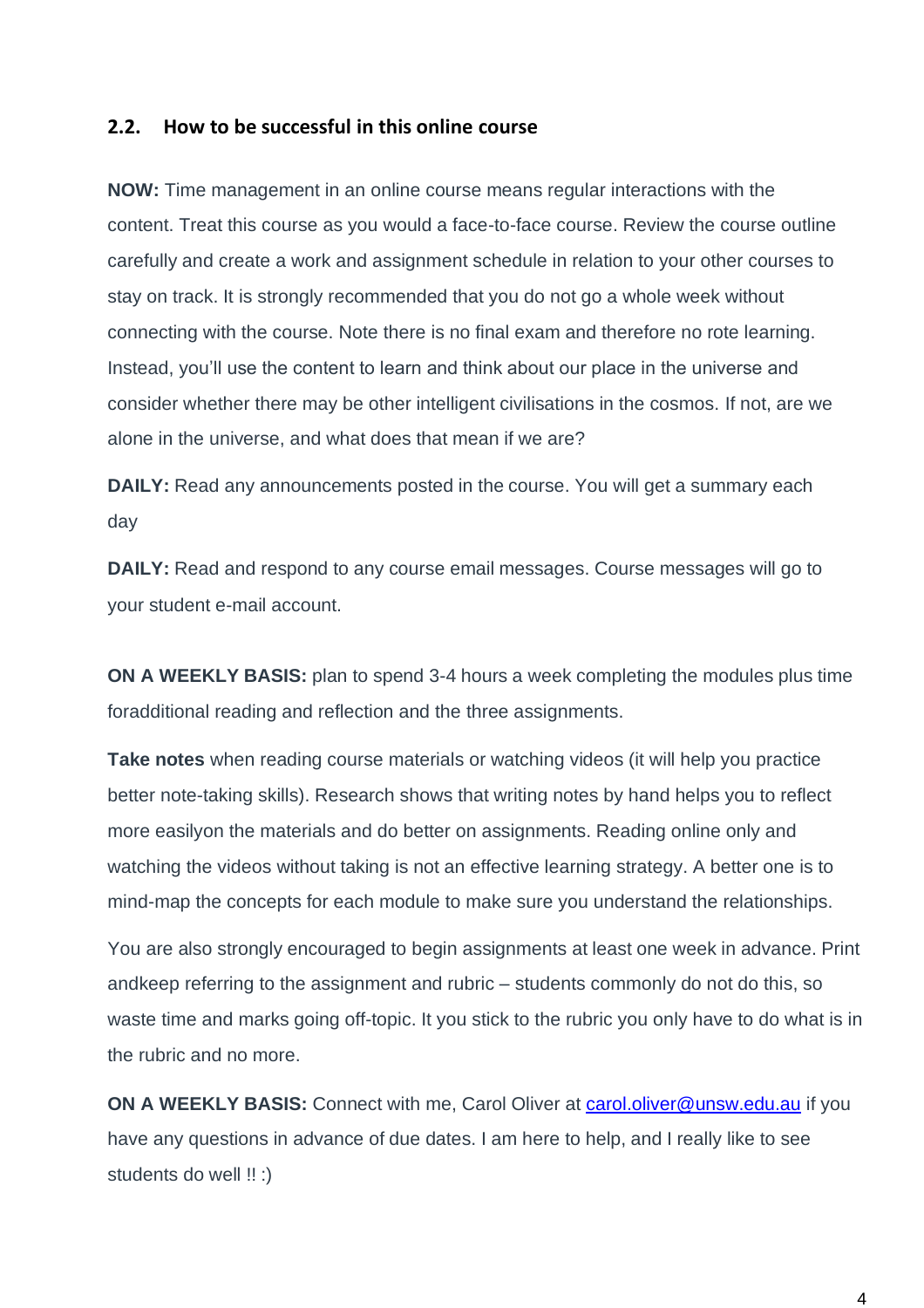#### **Graduate attributes developed in this course**

| <b>Faculty of Science</b><br><b>Graduate Attributes</b>          | $0 = No$<br>Focus $1 =$<br>Minimal<br>$2 =$ Minor<br>$3 =$ Major | <b>Level of Focus Related Tasks &amp; Assessment</b>                                                                                                                                                                                                                                                       |
|------------------------------------------------------------------|------------------------------------------------------------------|------------------------------------------------------------------------------------------------------------------------------------------------------------------------------------------------------------------------------------------------------------------------------------------------------------|
| 1. Research, inquiry, and<br>analytical thinking<br>abilities.   | 3                                                                | All aspects of this course are focused on the<br>ability to reflect on the content, to think<br>analytically, and to integrate information to<br>achieve learning. The course therefore<br>contains no rote learning and no final exam.                                                                    |
| 2. Capability and motivation<br>for intellectual<br>development. | 3                                                                | Learning in the course is designed to<br>drive motivation for intellectual<br>development to create capability<br>and capacity for lifelong learning.                                                                                                                                                      |
| 3. Ethical, social and<br>professional<br>understanding.         | $\overline{2}$                                                   | Searching for life in the universe is<br>a societal as well as a science<br>question. For example, is life bound<br>to rise to intelligence, or is life on<br>Earth the result of chance? Is it<br>ethical to land on pristine planets<br>with spacecraft that cannot be<br>completely Earth microbe-free? |
| 4. Communication.                                                | $\overline{3}$                                                   | Students are encouraged to share their<br>reflections on the content of the course<br>with other students through the forum.                                                                                                                                                                               |
| 5. Teamwork, collaborative<br>and management skills.             | 3                                                                | Students partner with other students to<br>produce a three-minute video on the search<br>for life on other worlds in the solar system.                                                                                                                                                                     |
| 6. Information literacy.                                         | 3                                                                | Search for and make extensive use of<br>primary literature.                                                                                                                                                                                                                                                |

For more information, visit: [https://teaching.unsw.edu.au/sites/default/files/upload](https://teaching.unsw.edu.au/sites/default/files/upload-files/unsw-graduate-attributes_0.pdf)[files/unsw-graduate-attributes\\_0.pdf](https://teaching.unsw.edu.au/sites/default/files/upload-files/unsw-graduate-attributes_0.pdf)

## **3. Strategies and approaches to learning**

#### **3.1 Learning and teaching strategies, rationale and activities**

The overall strategy is to build on the desire to know the answer to the question

"Are wealone in the universe?". A technology-enabled fully online approach is used,

utilising teaching strategies aimed at integrating new knowledge into prior science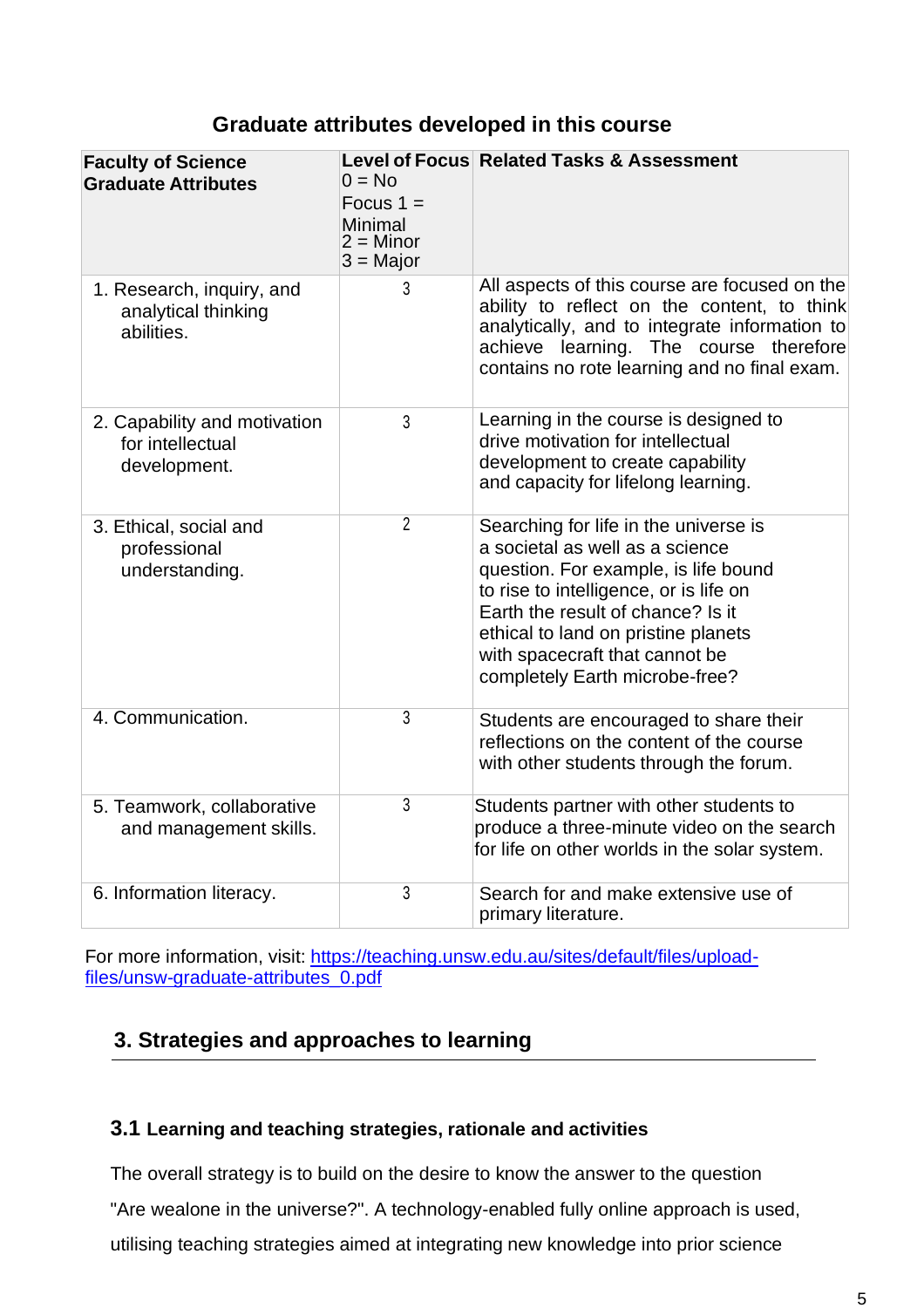learning. Thisapproach will enable students to deepen and broaden knowledge using the unique interdisciplinary approach of astrobiology.

The three assessments build one on the other. From the outset, it will be made clear to students why the concepts in astrobiology necessarily require an interdisciplinary approach, and how this might be applied. Interrelated assessments provide a coherent story for the student to work through. It is formative (learning) as well as a summative (marking) approach to encourage reflective and active studentcentered learning constructively aligned to course outcomes. In short, the assessments are designed to be meaningful and useful in the underlying soft skills such as critical thinking and collaboration.

- **Supporting materials:** This is both a science elective and a general education course. Therefore, there is no assumption of prior knowledge of astrobiology. Students at any point in their university career can take this course. All that is needed is an interest in science in the context of searching for life elsewhere in the universe.
- **Lessons**  The core content is delivered via short electronic books containing text, images and videos aimed at student understanding of the interdisciplinary natureof key concepts in astrobiology. There are four nonmandatory video classes – an introductory one and the remaining three focused on help for each of the three assessments.
- **Three assignments** (assessed) These assessments are aimed at helping students build confidence in their comprehension of the challenges in astrobiology in its key goals of the study the origin of life on Earth, the search oflife in the university, and the implications for future life on Earth.

**THERE IS NO FINAL EXAM**. The course is **fully online**. Your total course marks out of 100% will be based on:

- Three assignments (90% combined) **A1 = 20%; A2 = 25%; A3 =45%**
- Virtual Lab = **10% (a substitute short answer response be substituted in 2021)**
- **6. Course schedule and structure**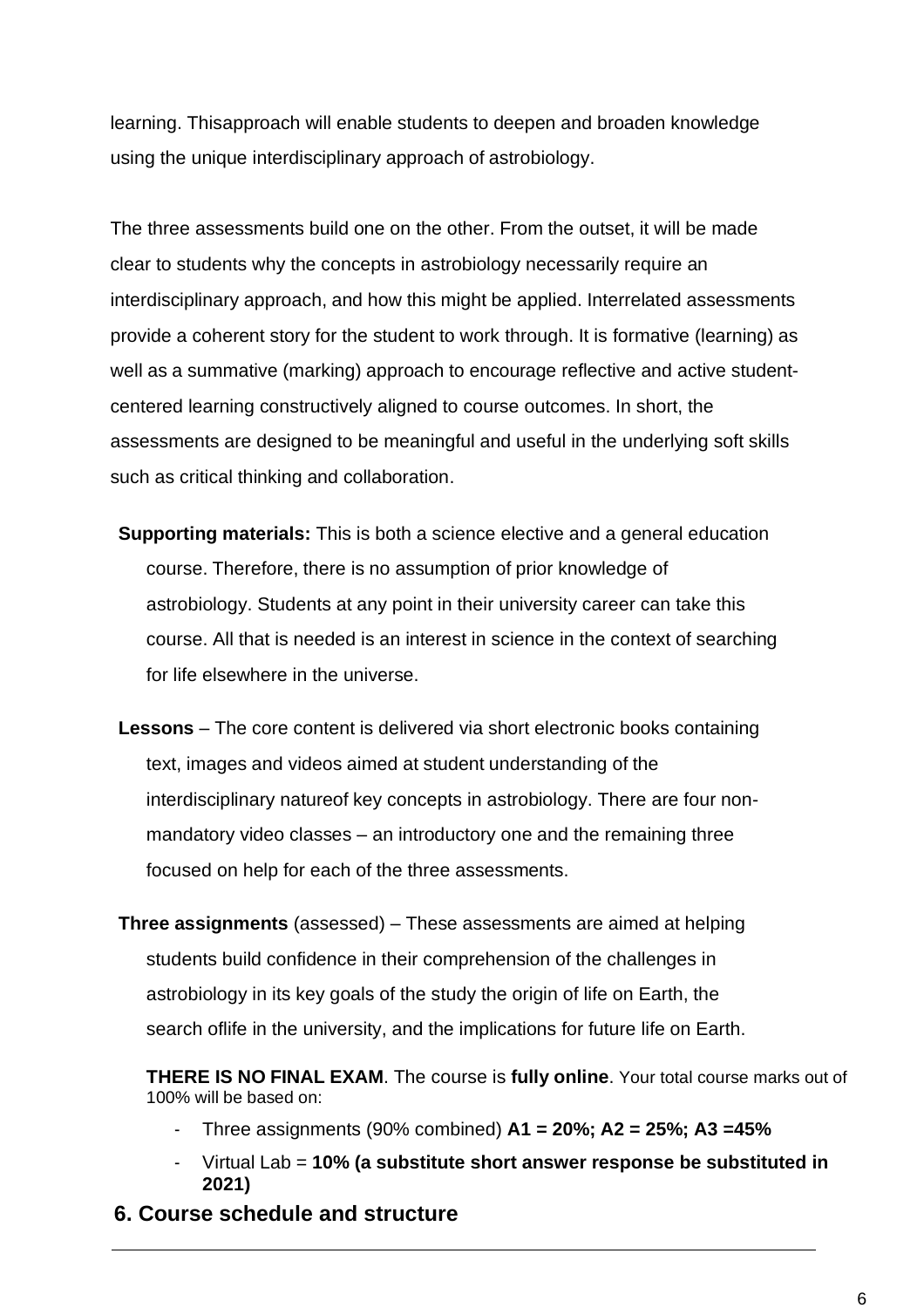| <b>Week</b>                                                                                                                                                                                                                                                                                                               | <b>Topics</b>                                                                                                                                                                                                                                                                                                        |                                                                                                                                                                                                                                                                                                                                                                                                                                                                                                                                                                                                    |
|---------------------------------------------------------------------------------------------------------------------------------------------------------------------------------------------------------------------------------------------------------------------------------------------------------------------------|----------------------------------------------------------------------------------------------------------------------------------------------------------------------------------------------------------------------------------------------------------------------------------------------------------------------|----------------------------------------------------------------------------------------------------------------------------------------------------------------------------------------------------------------------------------------------------------------------------------------------------------------------------------------------------------------------------------------------------------------------------------------------------------------------------------------------------------------------------------------------------------------------------------------------------|
| Week 1                                                                                                                                                                                                                                                                                                                    | Is life common in the<br>universe?                                                                                                                                                                                                                                                                                   | <b>Finding partners for video</b><br>assignment                                                                                                                                                                                                                                                                                                                                                                                                                                                                                                                                                    |
| To do this week:<br>Read the e-book<br>$\bullet$<br>and take notes<br>Watch the videos<br>$\bullet$<br>and take notes<br>Reflect on the e-<br>$\bullet$<br>book content<br>Put up a<br>$\bullet$<br>paragraph about<br>yourself on the<br>"who else is in<br>this class" forum<br>to find video<br>assignment<br>partners | An introduction to the<br>course; an overview of<br>astrobiology; the Big<br>Bang to the formation<br>of planetary systems;<br>the chemistry of life<br>resident in the Periodic<br>Table; is life common<br>in the universe, or<br>could life be limited to<br>Earth or our solar<br>system? The Drake<br>Equation. | Introduce yourself to the class<br>with a paragraph on "who<br>else is in this class?" This is a<br>good way to find another you<br>might like to team with online<br>for the videoassignment in<br>Week 5. There is no<br>compulsion towork with a<br>partner, but it is<br>recommended. Whatever you<br>choose yourmark will not be<br>affected.<br><b>FIRST NON-MANDATORY</b><br><b>VIDEO CLASS 4PM FRIDAY</b><br>JUNE 4: Meet and greet (30<br><b>MINS ONLY)</b>                                                                                                                               |
| Week 2                                                                                                                                                                                                                                                                                                                    | Origin of life and water on<br><b>Earth</b>                                                                                                                                                                                                                                                                          | <b>Assignment 1:</b>                                                                                                                                                                                                                                                                                                                                                                                                                                                                                                                                                                               |
| Read the e-book<br>$\bullet$<br>and take notes<br>Watch the videos<br>$\bullet$<br>and take notes<br>Reflect on the e-<br>$\bullet$<br>book content<br>Read the<br>$\bullet$<br>assignment 1 and<br>rubric and make<br>notes on<br>requirements                                                                           | Formation of the solar<br>system; creation of the<br>moon; early and late<br>bombardment; history of<br>zircon crystals; hot springs<br>in the ocean; hot springs<br>on the land; the origin of<br>water on Earth, its special<br>properties, and relevance<br>to searching for life<br>elsewhere in the universe    | Students read the Week 2<br>content and write an essay<br>giving the strengths and<br>weaknesses of the following<br>three sources of water: It<br>came from comets; it came<br>from asteroids and meteorites;<br>it was always in the mantle of<br>the Earth and rose after the<br>early bombardment. Worth<br>20% of the course marks and<br>due in Week 3, Friday 7pm<br>Spend at least 30 minutes<br>reading the assignment and<br>rubric and make notes on<br>what is required.<br><b>SECOND NON-MANDATORY</b><br><b>VIDEO CLASS FRIDAY 11</b><br>June One hour on help with<br>Assignment 1. |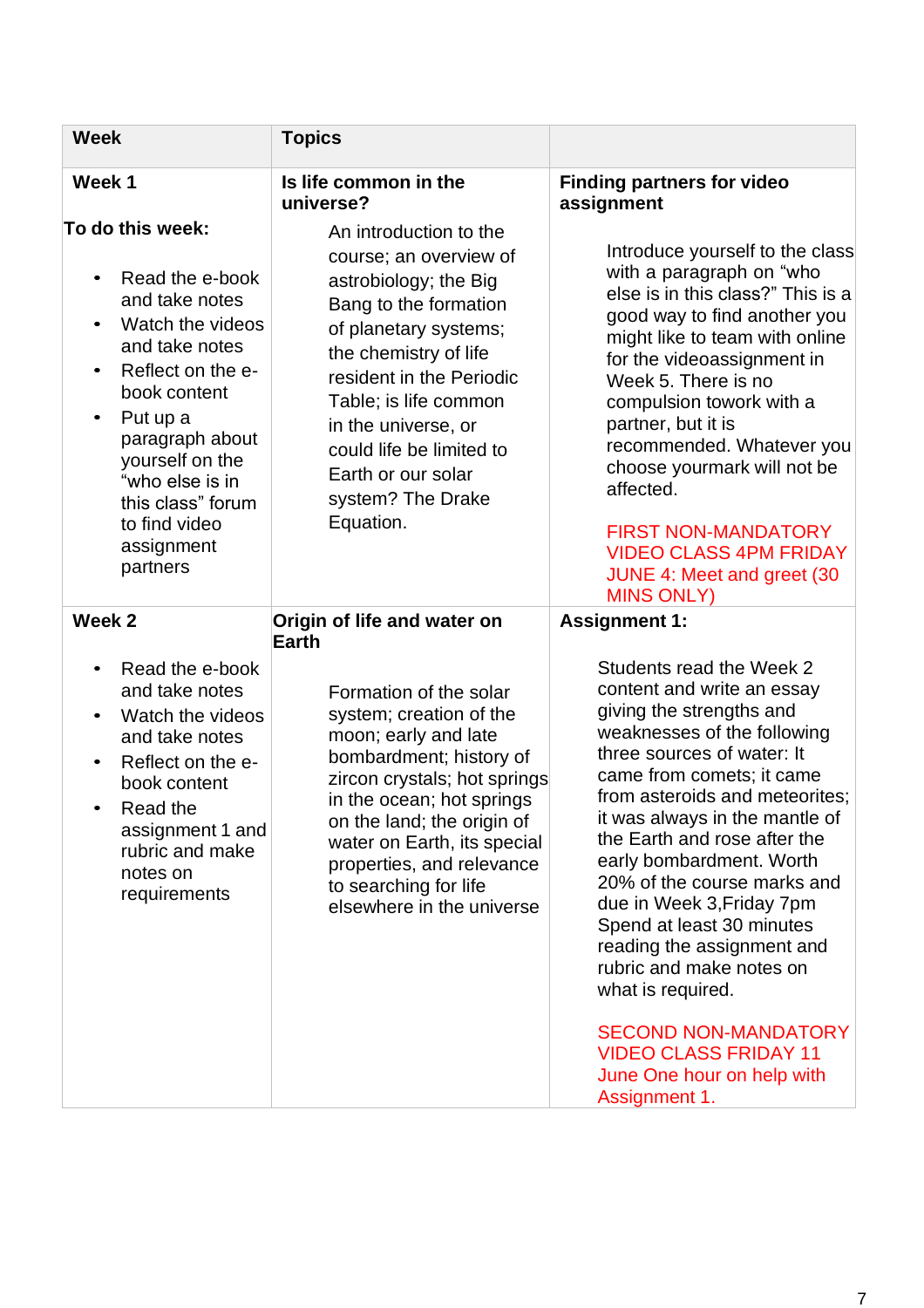| Week <sub>3</sub><br>Read the e-book<br>$\bullet$<br>and take notes<br>Watch the videos<br>$\bullet$<br>and take notes<br>Reflect on the e-<br>$\bullet$<br>book content<br>Submit<br>$\bullet$<br>Assignment 1 | The Tree of Life, early<br>life on Earth and<br>extremophiles<br>The phylogenetic Tree of<br>Life, the Last Universal<br><b>Common Ancestor</b><br>(LUCA), role of energy in<br>life systems, role of<br>lateral gene transfer in<br>evolution, extremophiles,<br>microbiology of microbial<br>mats, and Shark Bay<br>stromatolites. Early life<br>on Earth and detecting<br>biosignatures on Earth<br>and elsewhere in the<br>solar system                                                     | 1. Assignment 1 due on<br>Friday this week at 7pm.<br>Make sure you have read<br>the assignment and the<br>rubric and that you have<br>rechecked your assignment<br>when complete.<br>Submit your assignment<br>to Turnitin<br>2. Short essay<br>assignment OR Virtual<br>Lab completion. This<br>is worth 10% of the<br>course mark. Open<br>now for completion at<br>the end of Week 5.                                                                                                                                                                                                                                                                                                                 |
|-----------------------------------------------------------------------------------------------------------------------------------------------------------------------------------------------------------------|-------------------------------------------------------------------------------------------------------------------------------------------------------------------------------------------------------------------------------------------------------------------------------------------------------------------------------------------------------------------------------------------------------------------------------------------------------------------------------------------------|-----------------------------------------------------------------------------------------------------------------------------------------------------------------------------------------------------------------------------------------------------------------------------------------------------------------------------------------------------------------------------------------------------------------------------------------------------------------------------------------------------------------------------------------------------------------------------------------------------------------------------------------------------------------------------------------------------------|
| Week 4                                                                                                                                                                                                          | Life elsewhere in the solar<br>system?                                                                                                                                                                                                                                                                                                                                                                                                                                                          | <b>Assignment 2</b>                                                                                                                                                                                                                                                                                                                                                                                                                                                                                                                                                                                                                                                                                       |
| Read the e-book<br>and take notes<br>Watch the videos<br>and take notes<br>Reflect on the e-<br>book content                                                                                                    | Could there be life<br>elsewhere in the solar<br>system? Could life<br>exist in the clouds of<br>Venus or in the depths<br>of slushy ice seas<br>found on Europa, a<br>moon of Jupiter, or<br>Enceladus, a moon of<br>Saturn? Or could life<br>exist in an entirely<br>different chemistry on<br>Titan, the only other<br>planet or moon in the<br>solar system with a<br>thick atmosphere life<br>that found on Earth?<br>(Note: Mars will be<br>considered in Week 8<br>as a case on its own) | Students investigate the potential<br>hot springs of Europa, an icy<br>moon of Jupiter, producing a<br>three-minute video (plus or minus<br>15 seconds). Students may<br>partner or produce their own<br>video using PowerPoint, with a<br>voiceover and then exported to<br>video for upload to YouTube.<br>Videos must be uploaded to<br>YouTube as UNLISTED - do not<br>use the public or private settings.<br>The assignment is worth 25% of<br>the course marks and is due on<br>Friday in Week 7 at 7pm. A one<br>paragraph description with<br>student names and numbers<br>uploaded to Turnitin with the<br>link to the video.<br>Next week's module will be<br>released with this week's module. |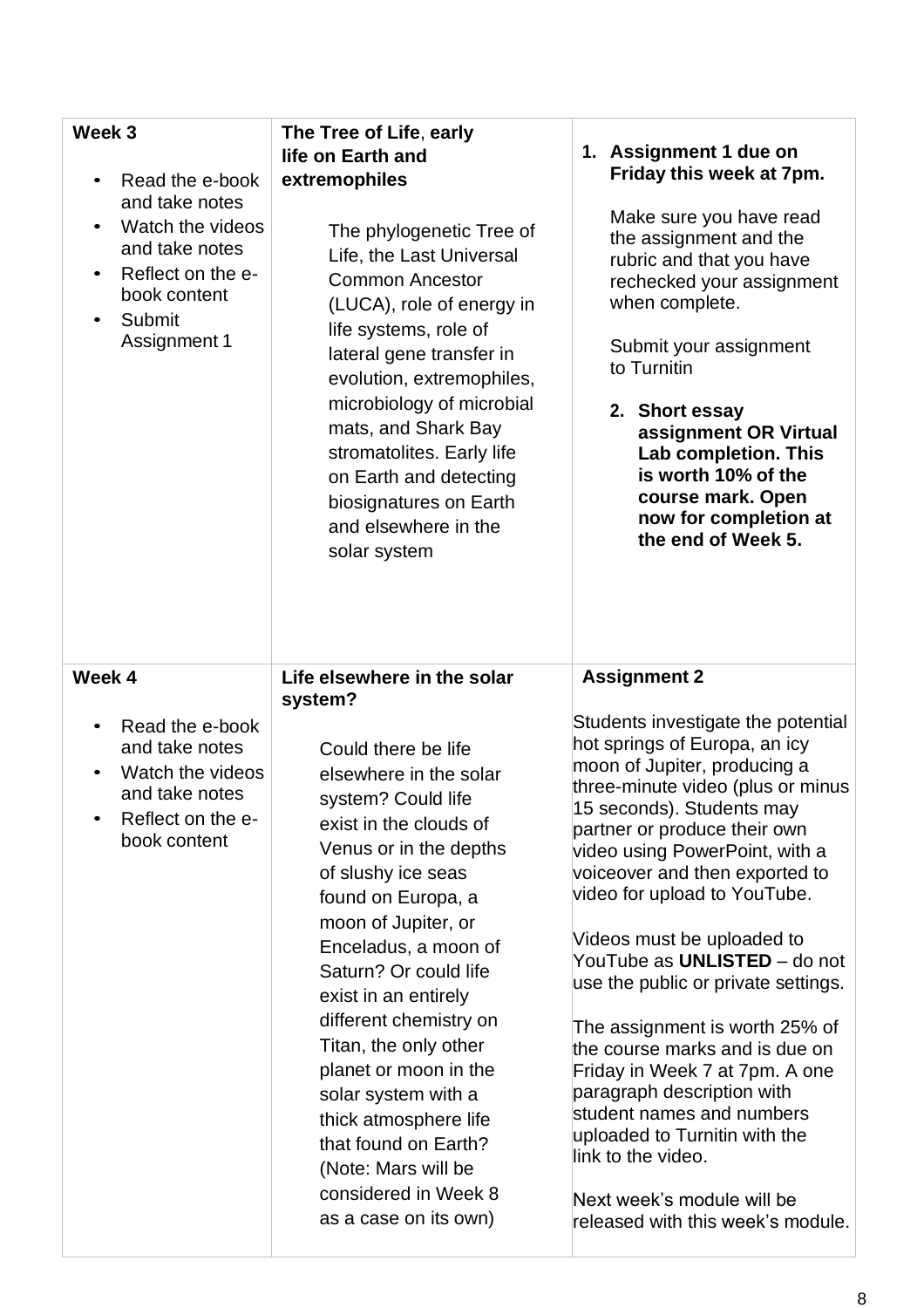| Week 5<br>Read the e-book<br>and take notes<br>Watch the videos<br>and take notes<br>Reflect on the e-<br>book content<br>Submit<br>Assignment 2 on<br>Friday of this<br>week at 7pm                                            | What makes a planet<br>habitable?<br>An introduction and<br>overview of the<br>formation of the Earth<br>and its co-evolution<br>with the emergence of<br>life on Earth.<br>From island chains<br>and no oxygen to<br>oceanic crust, plate<br>tectonics, the rise of<br>oxygen, the rise of<br>complexity and to<br>intelligence. Earth's<br>planetary systems. | THIRD NON-MANDATORY VIDEO<br><b>CLASS - ONE HOUR - ON</b><br><b>ASSIGNMENT 2. Friday July 2 at</b><br>4pm.                                                                                                                                                                                                                                                                                                                                                                                                                           |
|---------------------------------------------------------------------------------------------------------------------------------------------------------------------------------------------------------------------------------|-----------------------------------------------------------------------------------------------------------------------------------------------------------------------------------------------------------------------------------------------------------------------------------------------------------------------------------------------------------------|--------------------------------------------------------------------------------------------------------------------------------------------------------------------------------------------------------------------------------------------------------------------------------------------------------------------------------------------------------------------------------------------------------------------------------------------------------------------------------------------------------------------------------------|
| Week 6                                                                                                                                                                                                                          | <b>Flexible week no</b><br>coursework                                                                                                                                                                                                                                                                                                                           |                                                                                                                                                                                                                                                                                                                                                                                                                                                                                                                                      |
| Week 7<br>Read the e-book<br>and take notes<br>Watch the videos<br>and take notes<br>Reflect on the e-<br>book content<br>Read and take<br>notes on the<br>requirements for<br>Assignment 3 and<br>associated<br>marking rubric | Why did Mars die so early?<br>Mars got going as a<br>habitable planet<br>before Earth, but it<br>died early on. What<br>have we learned<br>about Mars and what<br>are the implications for<br>life on Earth? Did life<br>arise on Mars? Is life<br>still present today?<br>Will humans go to<br>Mars?                                                           | <b>Assignment 2 is due on Friday</b><br>this week at 7pm<br><b>Assignment 3</b><br>Students describe the<br>research to date on Mars in a<br>1,500-word essay (excluding<br>references). They ultilise the<br>search for life on Mars to<br>consider the search for life<br>elsewhere in the universe.<br>Additional evidence is drawn<br>in from supplying at least five<br>primary references referred to<br>in their essay. APA-style must<br>be used for referencing. Any<br>form of APA style is<br>acceptable, providing it is |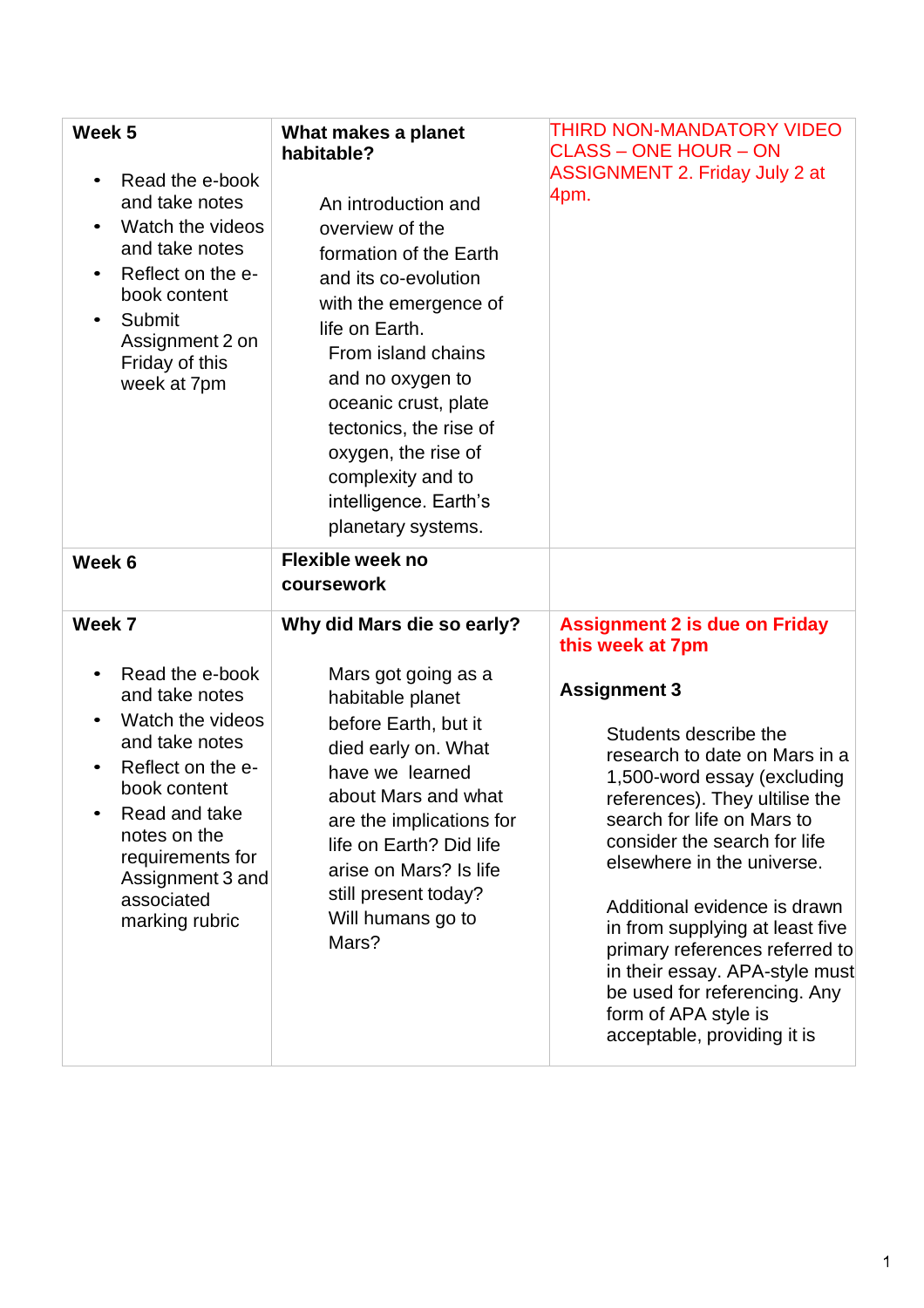|                                    |                                                               | consistent through all of the<br>references, Secondary<br>references may be used but<br>each secondary reference<br>requires a one-line defense of<br>why the source can be<br>considered reliable (e.g.<br>NASA). Course content may<br>be referenced.<br>The assignment is worth 45%<br>ofthe course mark and is due<br>SUNDAY 7pm of Week 9. |
|------------------------------------|---------------------------------------------------------------|-------------------------------------------------------------------------------------------------------------------------------------------------------------------------------------------------------------------------------------------------------------------------------------------------------------------------------------------------|
| Week 8                             | Is there life elsewhere in the                                | <b>FINAL NON-MANDATORY VIDEO</b>                                                                                                                                                                                                                                                                                                                |
|                                    | universe?                                                     | <b>CLASS ON FRIDAY JULY 23 at</b>                                                                                                                                                                                                                                                                                                               |
| Read the e-book                    |                                                               | 4PM, one hour on assignment 3.                                                                                                                                                                                                                                                                                                                  |
| and take notes                     | The discovery of                                              |                                                                                                                                                                                                                                                                                                                                                 |
| Watch the videos                   | exoplanets; how they are                                      |                                                                                                                                                                                                                                                                                                                                                 |
| and take notes                     | discovered, how many                                          |                                                                                                                                                                                                                                                                                                                                                 |
| Reflect on the e-<br>$\bullet$     | have been discovered;<br>how many are habitable;              |                                                                                                                                                                                                                                                                                                                                                 |
| book content                       | the Kepler mission;                                           |                                                                                                                                                                                                                                                                                                                                                 |
|                                    | sniffing the atmospheres                                      |                                                                                                                                                                                                                                                                                                                                                 |
|                                    | of distant world for                                          |                                                                                                                                                                                                                                                                                                                                                 |
|                                    | evidence of life - James                                      |                                                                                                                                                                                                                                                                                                                                                 |
|                                    | Webb Space Telescope.                                         |                                                                                                                                                                                                                                                                                                                                                 |
| Week 9                             | <b>Technosignatures: Will ET be</b><br>biology or technology? | <b>Assignment 3 is due on SUNDAY</b><br>at 7pm                                                                                                                                                                                                                                                                                                  |
| Read the e-book                    |                                                               |                                                                                                                                                                                                                                                                                                                                                 |
| and take notes                     | The Search for Extra-                                         | Apply for special<br>consideration now.                                                                                                                                                                                                                                                                                                         |
| Watch the videos                   | <b>Terrestrial Intelligence</b>                               | <b>Extensions must be pre-</b>                                                                                                                                                                                                                                                                                                                  |
| and take notes                     | (SETI) - searching for                                        | arranged, bar exceptional                                                                                                                                                                                                                                                                                                                       |
| Reflect on the e-                  | intelligence elsewhere in<br>the universe. Radio and          | last-minute instances                                                                                                                                                                                                                                                                                                                           |
| book content                       | optical search strategies;                                    |                                                                                                                                                                                                                                                                                                                                                 |
| Assignment 3 due<br>on SUNDAY this | Breakthrough Listen; and                                      |                                                                                                                                                                                                                                                                                                                                                 |
| week at 7pm                        | <b>Breakthrough Starshot</b>                                  |                                                                                                                                                                                                                                                                                                                                                 |
|                                    |                                                               |                                                                                                                                                                                                                                                                                                                                                 |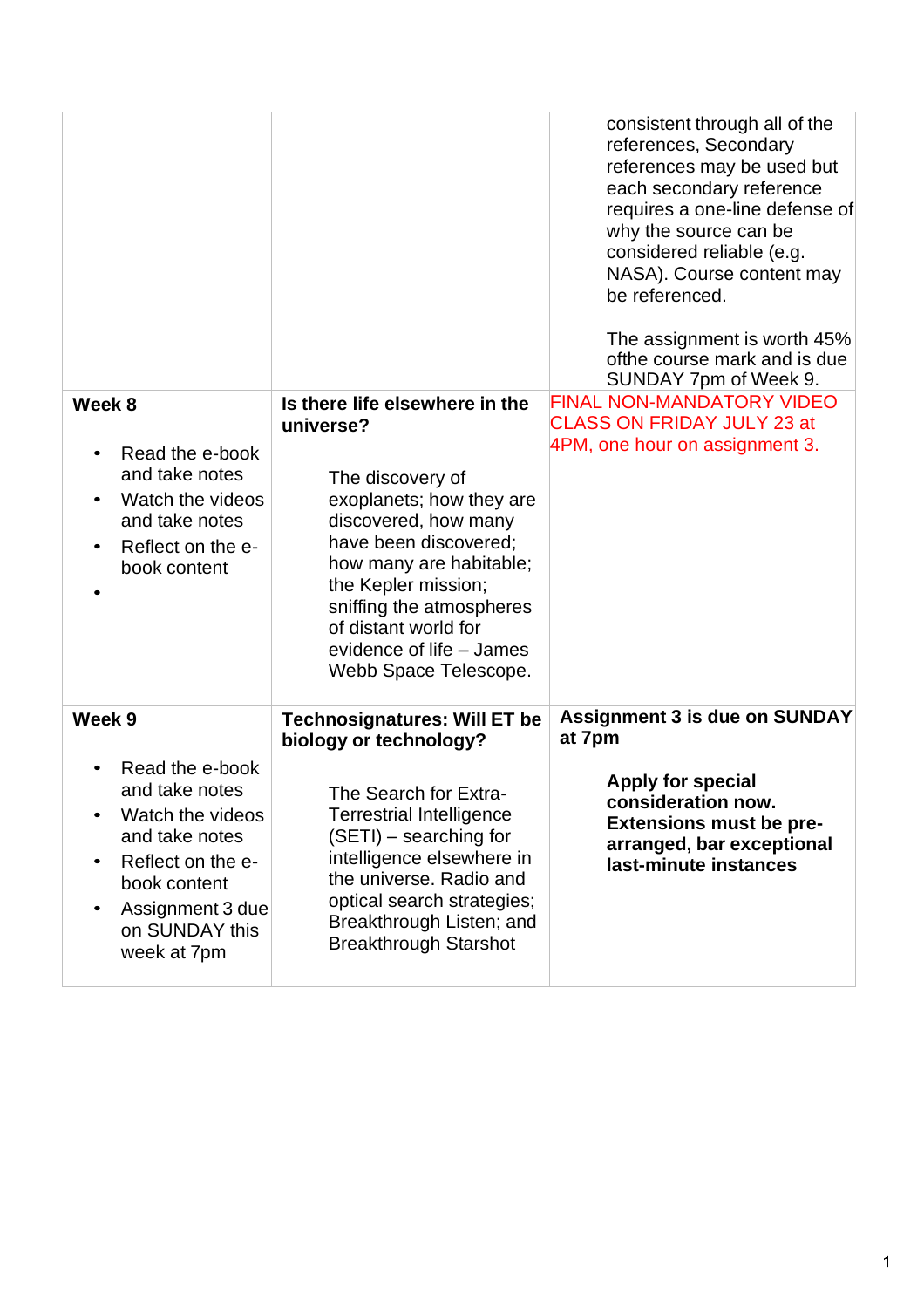| Week 10                                                                                                          | <b>Revision and hot news week</b>                | You are advised to undertake<br>this module with the week 9                                                                                                                                                               |
|------------------------------------------------------------------------------------------------------------------|--------------------------------------------------|---------------------------------------------------------------------------------------------------------------------------------------------------------------------------------------------------------------------------|
| Read the e-book<br>and take notes<br>• Watch the videos<br>and take notes<br>• Reflect on the e-<br>book content | THIS WEEK WILL BE<br><b>RELEASED WITH WEEK 9</b> | module to revise and reflect on<br>the content of the course to help<br>you with Assignment 3<br><b>Please help me by filling</b><br>out the MyExperience<br>survey.<br>Your feedback matters to me.<br><b>Thank you!</b> |

#### **Assessment criteria and standards**

These will appear on the assignment instructions

UNSW grading system: https://student.unsw.edu.au/grades UNSW assessment policy: https://student.unsw.edu.au/assessment

### **Submission of assessment tasks and special consideration**

Late submission of assignments will result in 10% penalty per day (including weekends).

If for any reason you are unable to submit and assignment on time be sure to contact the course staff and make the necessary special consideration steps. Instructions can be found at: https://student.unsw.edu.au/special-consideration . We understand that extenuating circumstances occur and are here to support you - but it is up to you to let us know before the submission deadline. Submission of assignment assumes 'fit to submit'. **If you have anything impacting on your studies (such as your own illness or serious illness of an immediate relative) please act as soon as these issues appear. If uncertain, speak with the course coordinator.**

#### **Feedback on assessment**

Feedback on assessments will appear online with a breakdown of marks. If you are concerned for any reason that your mark is incorrect or you are unsure as to why you have received a specific mark, don't hesitate to contact the course staff.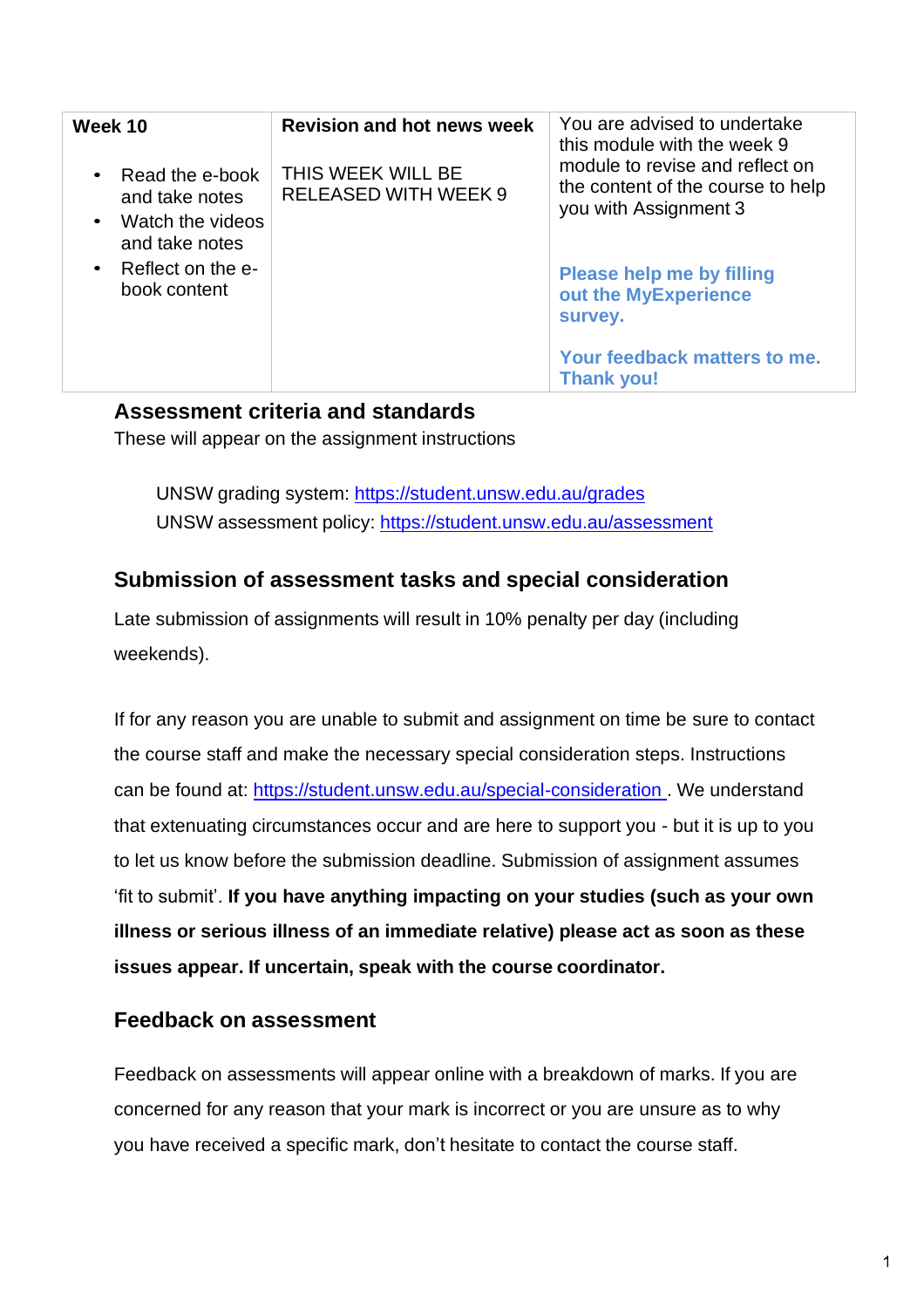## **6. Academic integrity, referencing and plagiarism**

**Referencing** is a way of acknowledging the sources of information that you use to research your assignments. You need to provide a reference whenever you draw on someone else's words, ideas or research. Not referencing other people's work can constitute plagiarism. APA referencing is used in this course. How to do that is located at<https://student.unsw.edu.au/apa>

**Academic integrity** is fundamental to success at university. Academic integrity can be defined as a commitment to six fundamental values in academic pursuits**:**

honesty, trust, fairness, respect, responsibility and courage.*1* At UNSW, this means that your work must be your own, and others' ideas should be appropriately acknowledged. If you don't follow these rules, plagiarism may be detected in your work.

Further information about academic integrity and **plagiarism** can be located at:

The *Current Students* site https://student.unsw.edu.au/plagiarism*,* and

The *ELISE* training site <http://subjectguides.library.unsw.edu.au/elise/presenting>

The *Conduct and Integrity Unit* provides further resources to assist you to understand your conduct obligations as a student:

https://student.unsw.edu.au/conduct.

#### **7. Additional support for students**

The Current Students Gateway: https://student.unsw.edu.au/ Academic Skills and Support: https://student.unsw.edu.au/academic-skills Student Wellbeing, Health and Safety: https://student.unsw.edu.au/wellbeing Disability Support Services: https://student.unsw.edu.au/disability-services UNSW IT Service Centre: https:/[/www.it.unsw.edu.au/students/index.html](http://www.it.unsw.edu.au/students/index.html)